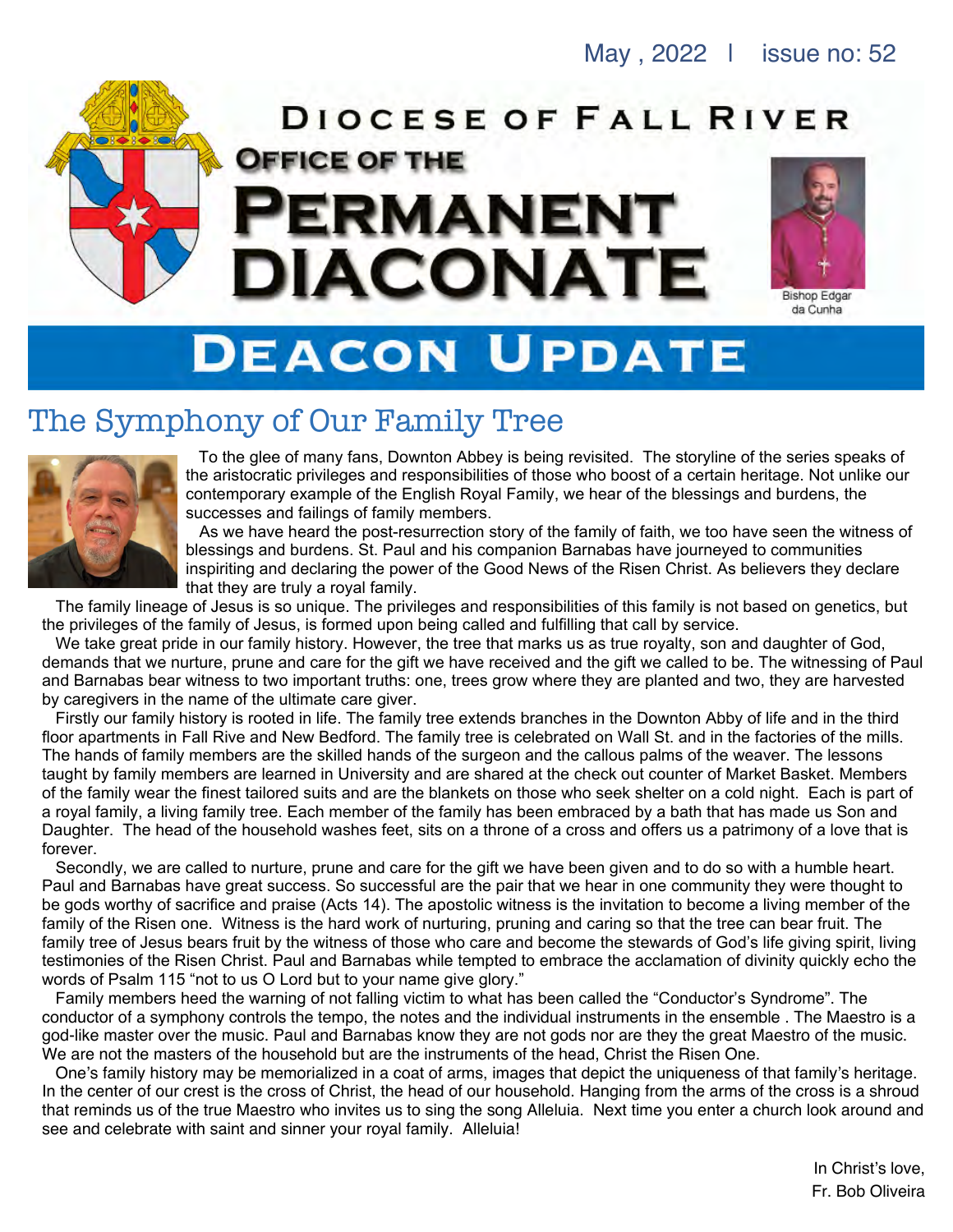# **THE WIVES' CORNER**

#### *This month's contributor is Elizabeth Porter*



One of the things I have increased awareness of and appreciate as I get older, is how events really impact interpretations of the messages found in many aspects of life, you know, "live and learn", and how much it impacts what I hear in and process the cyclical, rhythmic readings of the Church. I have, over the past few years really had moments when I find an "Easter egg" in the mass readings for the day.

I mention this because this Easter season finds me laser-focused on the readings from Acts of the Apostles: the work by those in the early Church and what appears to be their absolute commitment to ensuring that the Gospel and the Kingdom of God spread throughout history. All I can keep thinking is about how effectively (not perfectly mind you, but effectively) this has continued to where we find ourselves today. Two thousand plus years later, the messages are just as relevant, they speak to the heart and soul. And, there is no denying that the Gospel has certainly spread throughout the world. (Please do not interpret this as me being

Pollyanna, there are undoubtedly problems the world over in practicing one's faith, let alone spreading the Gospel. But that is a discussion for another day.)

Six months ago, Gary and I unintentionally started what turned out to be a nomadic journey. We had sold the house that had been our family home for thirty years to move to a different town in Massachusetts. But the new place wasn't ready yet, it was slated to be ready "in a month". Construction of the new abode took longer than anticipated owing to multiple reasons, and, voila, six months later, the new place was finally ready for occupancy. During that time, we lived in three locations (pause for a second to imagine the "fun", of packing, moving, and unpacking the essential items we carried with us three times over six months). While the nomadic life was painful at times, it did provide us with an opportunity to participate in church activities in a total of nine churches, in five different dioceses, in two different countries. We celebrated major Church holidays in churches we had never been in before: Christmas in Blackstone, MA., Palm Sunday in a cathedral in Passau, Germany, and Easter in Uxbridge, MA. Our Ordinary Time, Lent and Advent seasons were spread out over approximately six churches. And, no matter where we went, we were always able to find a welcoming church, even if one does not understand the language, we shared common ground. The cadence, the ritual, the feeling of being among brothers and sisters and feeling at home was very comforting, during a very unsettled time. The people who make up the universal Church brought great comfort to us.

I believe it was this nomadic experience that has led me to be so focused on the birth of the Church during these weeks of the Easter season. It has led me to feel a deep degree of gratitude and appreciation of the effort, work, and extraordinary sacrifice of those who have gone before us, as well as those who help us along our way. I only hope and pray that I do justice to the gifts bestowed on me to help support others in their journey.

## **CALLING ALL DEACONS - SHARE YOUR MINISTRY**

We'd like to feature articles by our deacons in this newsletter each month. If you would like to share a brief reflection or description of a particular ministry that you are involved in, please let us know and we'll set aside some space for you.

## DEACON MANUAL

The Deacon Manual, developed in conjunction with the Deacon Council has been approved by the Bishop. There are several changes that were made by the USCCB last summer. The new manual will be distributed at the Convocation in June.

## RETIREMENT FROM THE DIACONATE

A reminder, that when you reach the retirement age of 75, please send your request letter to the directors of the Office of the Permanent Diaconate and they will send a letter on to the Bishop on your behalf.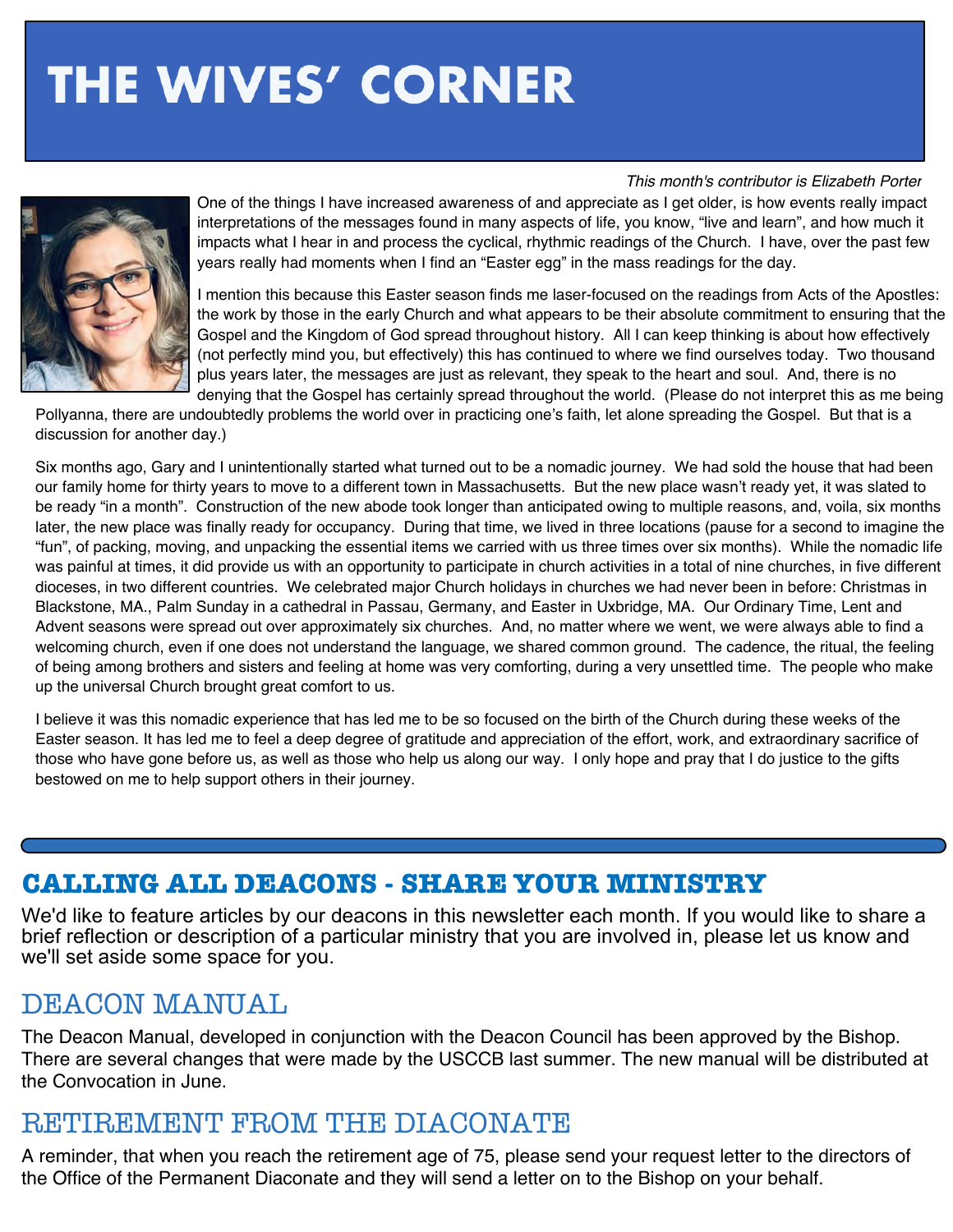# **NEXT DEACON CLASS**

### **INFO NIGHTS**

A series of information nights will be held in the months to come. The final Zoom session will be held on Monday, May 29, 2022 fro 7:00 - 8:30 pm. In person sessions will be held on Monday, June 27, 2022 and Sunday, August 14, 2022 from 7:00 - 9:00 pm.

Registration is required and may be completed on our website.

### **OTHER DETAILS**

Aspirancy begins in September 2022. Academic classes begin in September 2023.

Complete details, including Info Night dates, Aspirancy session dates and appllications are available on our website at fallriverdeacons.com.

#### **PULPIT ANNOUNCEMENT ON THE NEXT CLASS**

*If possible, perhaps you can present this at your parish in the next several weeks/months.*

My brothers and sisters, my name is Deacon and as you all know I am a deacon for the Diocese of Fall River. I was ordained in 19xx/20xx and I serve at (Church Name and location). want to thank Father/Msgr. for allowing me to speak to you for a few minutes this morning/evening. I am here is to announce that Bishop Edgar da Cunha has approved the formation of a new deacon class. The class that will be formed, after a period of discernment, will begin academic study in September 2022 and the ordination date will be June 2027.

I would like to share a few important points about the ministry of deacon. We are clergy and through sacred Ordination the deacon becomes a herald of the Gospel of Jesus Christ. This "clerical state" occurs during ordination by the laying on of hands by the bishop, a tradition handed down from the Apostles. As a result of the sacramental grace received at that moment, the newly ordained deacons are empowered to effectively fulfill their ministry to serve the people uniquely in the service of liturgy, word, and charity.

The deacon administers Baptism, he protects and distributes the Eucharist at Mass and brings Eucharist to the homebound, he witnesses marriages, he proclaims the gospel, he preaches and encourages the people, and he presides over prayer and officiates at funeral rites.

I know that many men present here today may not be interested in pursuing this ministry and that's OK! However, there might be one or two who have had their interest level peaked and that's good! Because experience shows that for men whose calling is sincere and truly based on a desire to serve, the Holy Spirit provides the charism required to meet the demands of formation. A prayerful approach brings men into an increasingly beautiful experience throughout formation, Ordination and beyond.

For those men who are married, the reception of Holy Orders has enhanced the sacrament of marriage that both he and his wife share.

Progressing through the Rites of Candidacy, Lector, Acolyte and Ordination is a journey. A splendid, yet humbling journey, preparing the way for what Pope Paul II observed about the deacon: "You are meant to be living signs of the servanthood of Christ's Church".

So where do we go from here? Additional details and a preliminary application is available on our website – fallriverdeacons.com. An information meeting will be held in June 2018 and will be announced on the website and in the Anchor. The General Information meeting will delve even further into the process of becoming a deacon for the Diocese of Fall River. I will be available after Mass if anyone would like to discuss this with me. I would like to leave you with one thought. Do you know someone who you think would make a good deacon? If you do, tell him. That is what the Holy Spirit may want you to do to get his attention.

May God continue to guide each and every one of you as you prayerfully discern where God is calling you to serve His Church.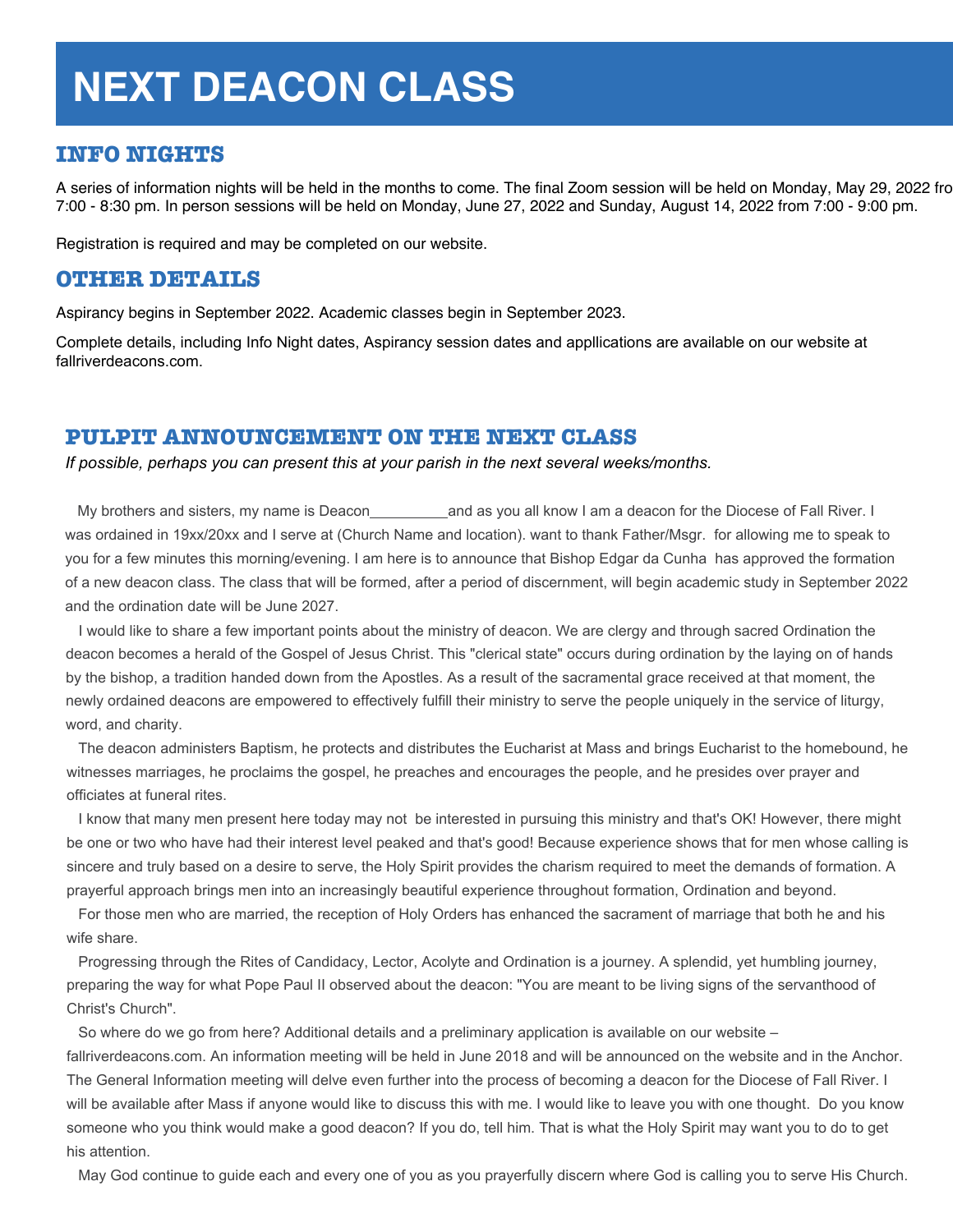# Happy Anniversary



 $\overline{m}$ 

**The 4th Diaconate Class May 22, 1993**



**The 5th Diaconate Class MAY 24, 1997**



**The 6th Diaconate Class May 18, 2002**



**The 9th Diaconate Class**

**May 18, 2019**







# TO BE ORDAINED PRIESTS

Four Transitional Deacons of the Fall River Diocese will be ordained to the Priesthoon on June 4, 2022 at St Mary's Cathedral.

To be orrdained are Deacons Matthew F. Laird, William O'Donnell III, Gregory Quenneville, and Laurent M. Valliere.

Please keep our brother deacons in your prayers as they begin their service to the Church as priests.

# **CEU Reports are now OVERDUE**

Please submit your report as soon as possible and save us the time and effort of following up with each person who has not submited their report in a timely manner.

**Thank you** for taking seriously one of your obligations as a deacon given faculties in our diocese. CEU Reports are only required of active, **Roman Rite deacons.** 

Thank you!

# FUNERAL POLICY FOR DEACONS

With the recent loss of three of our brothers, it is prudent to review the funeral policy for deacons. Although not required, it is strongly suggested that each deacon of the diocese should have on file in the Diaconate Office a completed form setting forth his choices and wishes in the arrangement of his wake and funeral at his death.

It is strongly recommended that the deacon discuss these arrangements with his wife and/or other close family members before completing and submitting the form. It is suggested that the copy of the completed form be given to the deacon's spouse and perhaps another close family member, as well. The form can be updated or changed at any time whenever the deacon believes that the circumstances so dictate.

As part of the process in completing this form, the deacon is encourged to select a deacon/priest who consents to act as the liaison between the family and the diocese.

It will be the function of the selected deacon/priest, not to take charge, but to help coordinate the carrying out of the wake and funeral arrangements of the deacon and his family.

Details and the form may be found under FORMS AND REPORTS in the DEACON PORTAL.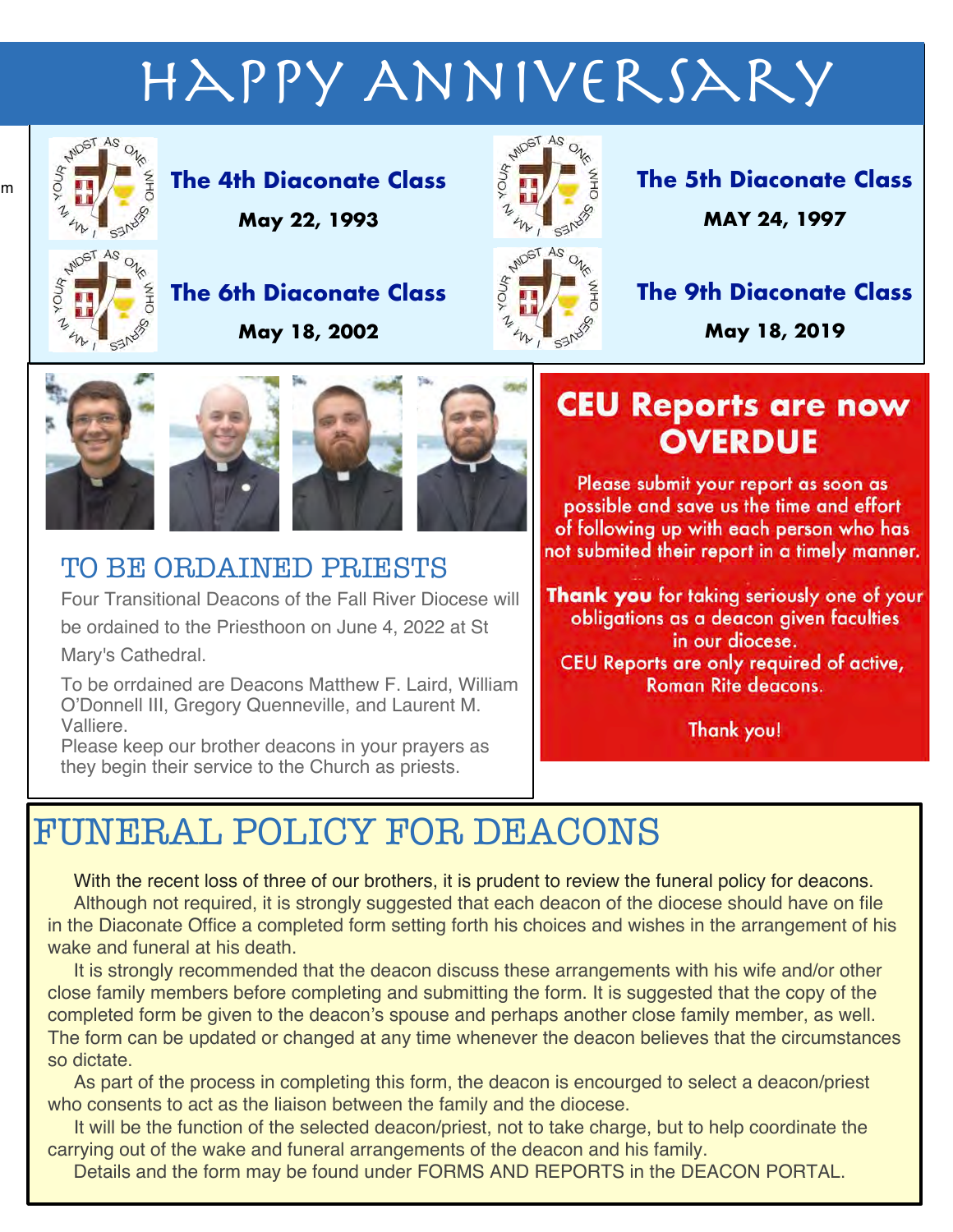Diocese of Fall River Office of the Permanent Diaconate

# Convocation 2022

# THE SPIRITUAL JOURNEY OF **DIACONATE MINISTRY AND SERVICE**



# **Fr. George Evans**

- Former Teacher and Rector of St. John Seminary in Boston
- Currently Pastor of Holy Name Church in Boston, MA
- Professor of Spirituality at St.John Seminary and Professor in the Permanent Diaconate Program for the Archdiocese of **Boston**
- Presently Regional Dean for the Archdiocese of Boston.
- STD from Catholic University of America
- Author of "Understanding the Saints"

Saturday, June 11, 2022 10:00 am - 3:00 pm Holy Trinity Parish **Fall River, MA** Registere at

https://diocesefr.wufoo.com/forms/deacon-convocation-2022/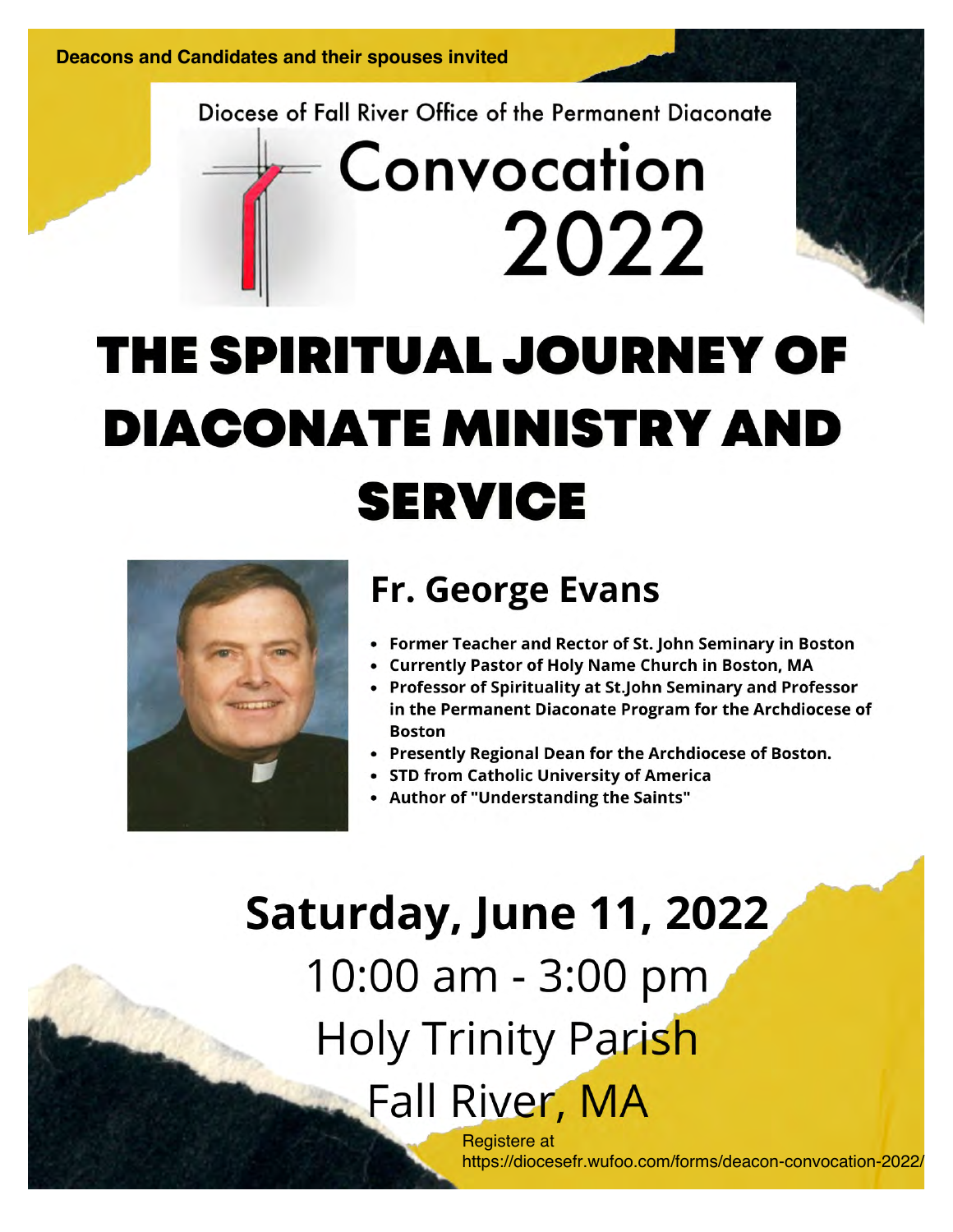

# **The Soul of Diaconal Ministry: Union w**

# **SAVE THE DATE**

# **NADD REGION 1 ASSEMBLY 2022 November 11-12, 2022 Southbridge Hotel and Conference Center**

**Southbridge, MA**



Deacon Dominic Cerrato



Father Paul Schenck



Deacon Art Miller